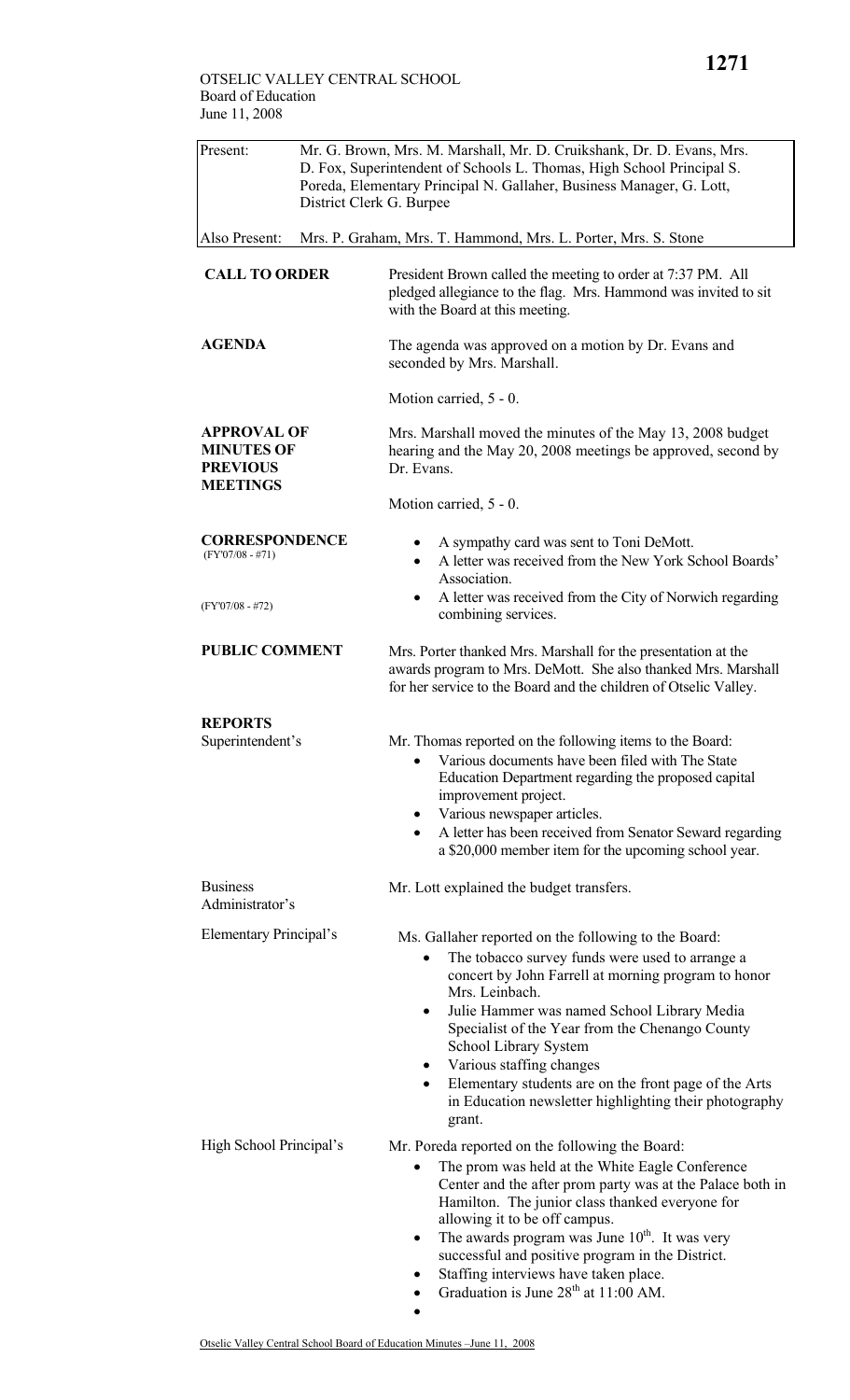• The meeting dates for the 2008-2009 school year were discussed.

Motion by Mr. Brown, second by Dr. Evans to approve the meeting dates for the 2008-2009 school year.

Motion carried, 5 - 0.

- Mrs. Fox commented on how nice the Awards Program was.
- Dr. Evans commented that the District has a lot to be proud in our students. Athletic officials are on a waiting list for the opportunity to work with our students.
- Mr. Thomas has the state convention packet and explained the new school board member training to Mrs. Hammond.
- Mr. Thomas inquired if the Board was interested in a Board Retreat on a Saturday in July.
- Mrs. Marshall requested that when the District calendar is developed or when events are scheduled, that Board of Education functions are considered.
- Mrs. Marshall expressed her gratitude to Mr. Loomis for his speech at the awards program in that he praised all the good things our students accomplish.
- Mrs. Marshall praised the varsity baseball team for their accomplishments in sectional play this year.
- Mrs. Marshall asked that the Board reconsider transportation arrangements for a particular student.
- Mrs. Marshall distributed mints to everyone at the table as a parting gift.
- Mr. Brown thanked Mrs. Marshall for her service to the District as she was a staunch advocate for all the students. He presented her with a plaque and brief refreshments were served.

 Motion by Mr. Cruikshank to accept the financial reports as presented. Second by Mrs. Marshall.

Motion carried, 5 - 0.

### **OLD BUSINESS**

Section 7000

This meeting constitutes the third reading and adoption of Section 7000 of the Otselic Valley Central School Policy Manual.

Motion by Mr. Brown, upon the recommendation of the Superintendent of Schools, to adopt section 7000 of the Otselic Valley Central School Policy Manual. Second by Mrs. Marshall.

Motion carried, 5 - 0.

Policy Manual - Second Reading Section 8000 This meeting constitutes the second reading of sections 8000 of the Otselic Valley Central School policy Manual.

### **NEW BUSINESS**

Personnel Recommendations  Motion by Mrs. Marshall, upon the recommendation of the Superintendent of Schools, to approve the following personnel recommendations:

| Patricia Graham | Appointment as<br>the summer<br>driver education<br>teacher at a<br>stipend per the<br><b>OVTA</b> contract | Effective<br>July 1, 2008  |
|-----------------|-------------------------------------------------------------------------------------------------------------|----------------------------|
| Stephanie Heald | Resignation as an<br>elementary<br>teacher                                                                  | Effective June 12,<br>2008 |

**Financial Reports**  (FY'07/08 - #74)

Policy Manual – Third Reading and Adoption –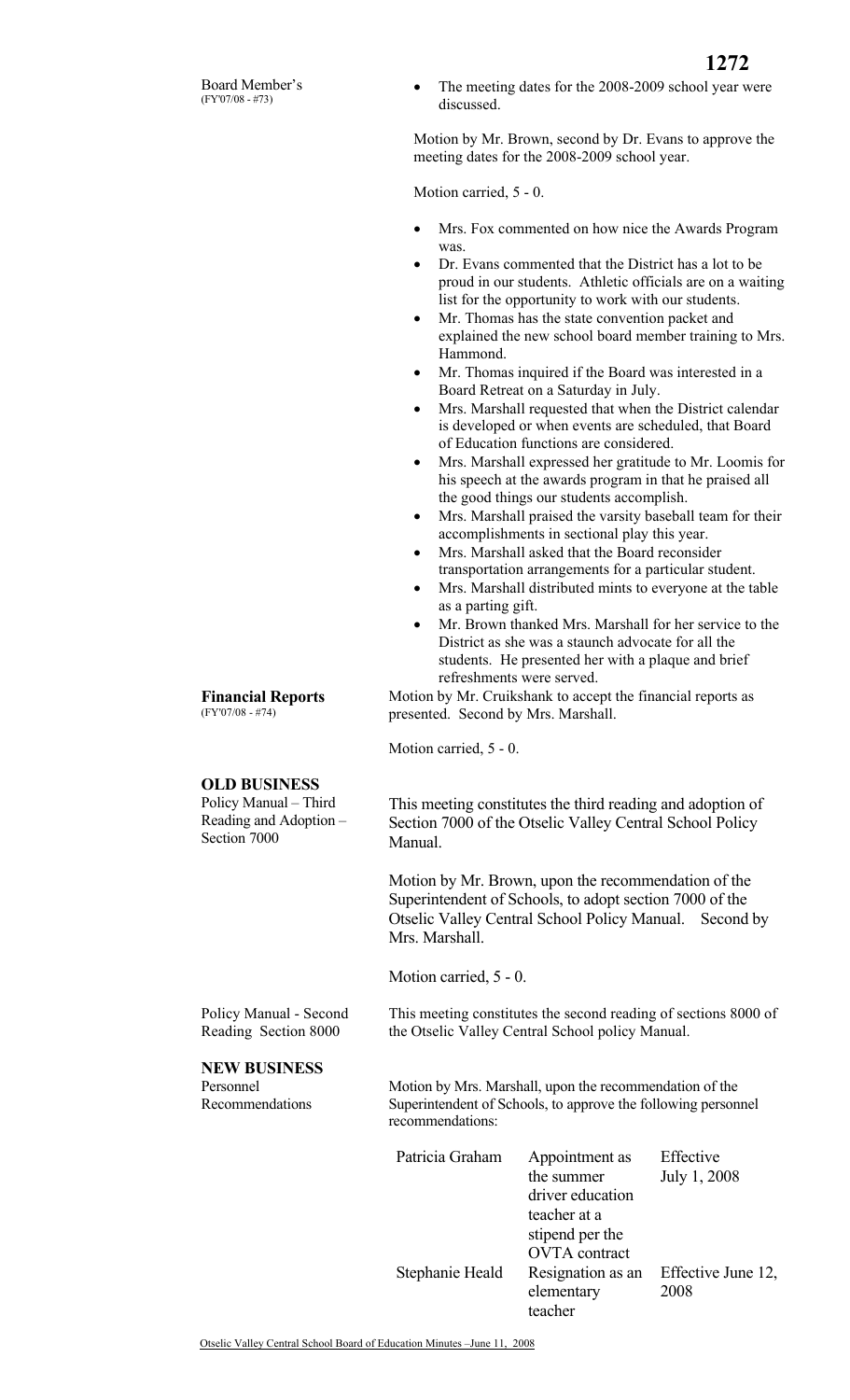# **1273**

|                                                                                                                                              |                                                                                                                                                                                                                                                                                                                                                                                                    | 1 <i>2 I J</i>                                                                                    |
|----------------------------------------------------------------------------------------------------------------------------------------------|----------------------------------------------------------------------------------------------------------------------------------------------------------------------------------------------------------------------------------------------------------------------------------------------------------------------------------------------------------------------------------------------------|---------------------------------------------------------------------------------------------------|
| Jeremiah Haslun<br>William Gorman                                                                                                            | Resignation as a<br>physical<br>education teacher<br>Three year<br>probationary                                                                                                                                                                                                                                                                                                                    | Effective June 30,<br>2008<br>Effective<br>September 2,                                           |
| Jean Sutton                                                                                                                                  | appointment<br>pending<br>clearance from<br>the State<br>Education<br>Department, as<br>a general<br>science, 7-12 and<br>physics<br>teacher, at a<br>salary of \$36,<br>772.00 (Step<br>$2B+56$<br>Three year<br>probationary<br>appointment<br>pending<br>clearance from<br>the State<br>Education<br>Department, as<br>Home<br>Economics<br>teacher, at a<br>salary of \$38,<br>628.00 (Step 8) | $2008 -$<br>September 1,<br>2011<br>Effective<br>September 2,<br>$2008 -$<br>September 1,<br>2011 |
| Second by Mrs. Fox.                                                                                                                          |                                                                                                                                                                                                                                                                                                                                                                                                    |                                                                                                   |
| Motion carried, $5 - 0$ .                                                                                                                    |                                                                                                                                                                                                                                                                                                                                                                                                    |                                                                                                   |
| Motion by Mrs. Marshall, upon the recommendation of the<br>Superintendent of Schools, to approve the following personnel<br>recommendations: |                                                                                                                                                                                                                                                                                                                                                                                                    |                                                                                                   |
| Sally Bucalo                                                                                                                                 | Appointment as<br>elementary<br>newspaper<br>advisor                                                                                                                                                                                                                                                                                                                                               | At a stipend of<br>\$466.00<br>plus experience<br>of \$93.20.                                     |
| Sally Bucalo                                                                                                                                 | Appointment as<br>junior student                                                                                                                                                                                                                                                                                                                                                                   | At a stipend of<br>\$418.00                                                                       |

Extra Curricular Appointments

| Sally Bucalo            | Appointment as<br>elementary<br>newspaper<br>advisor                         | At a stipend of<br>\$466.00<br>plus experience<br>of \$93.20.     |
|-------------------------|------------------------------------------------------------------------------|-------------------------------------------------------------------|
| Sally Bucalo            | Appointment as<br>junior student<br>council advisor                          | At a stipend of<br>\$418.00<br>plus experience<br>of \$313.50     |
| David Loomis            | Appointment as<br>boys varsity<br>soccer coach                               | At a stipend of<br>\$1,838.00<br>plus experience<br>of \$1,378.50 |
| David Loomis            | Appointment as<br>boys varsity<br>basketball coach                           | At a stipend of<br>\$2,870.00<br>plus experience<br>of \$2,152.50 |
| David Loomis            | Appointment as<br>varsity baseball<br>coach                                  | At a stipend of<br>\$1,838.00<br>plus experience<br>of \$1,378.50 |
| Eileen<br>Knickerbocker | Appointment as<br>scoreboard<br>operator for all<br>home basketball<br>games | At a stipend of<br>$$29.00$ per game                              |
| Eileen                  | Appointment as                                                               | At a stipend of                                                   |
|                         |                                                                              |                                                                   |

Otselic Valley Central School Board of Education Minutes –June 11, 2008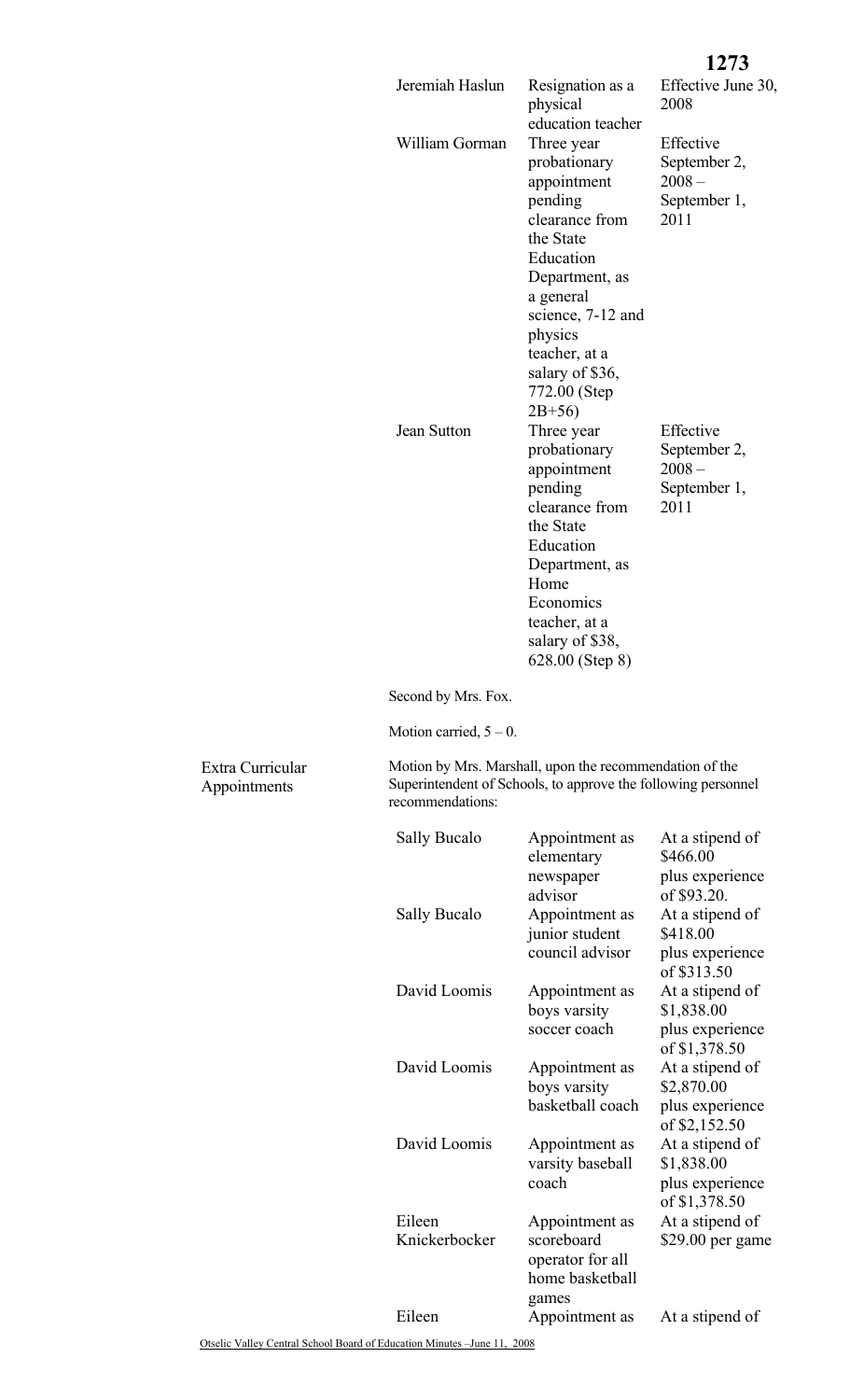## **1274**

| Knickerbocker         | an AED                             | $$34.00$ per hour                  |
|-----------------------|------------------------------------|------------------------------------|
| Eileen                | instructor<br>Appointment as       | At a stipend of                    |
| Knickerbocker         | boys modified                      | \$1,349.00                         |
|                       | soccer coach                       | plus experience                    |
| Eileen                | Appointment as                     | of \$1011.75<br>At a stipend of    |
| Knickerbocker         | varsity softball                   | \$1,838.00                         |
|                       | coach                              | plus experience<br>of \$1,194.70   |
| Patricia Graham       | Appointment as                     | At a stipend of                    |
|                       | ski club advisor                   | \$793.00<br>plus experience        |
|                       |                                    | of \$594.75                        |
| Patricia Graham       | Appointment as<br>biology club     | At a stipend of<br>\$187.00        |
|                       | advisor                            | plus experience                    |
|                       |                                    | of \$65.45                         |
| Patricia Graham       | Appointment as<br>Envirothon       | At a stipend of<br>\$187.00        |
|                       | coach                              | plus experience<br>of \$65.45      |
| Julie Hammer          | Appointment as                     | At a stipend of                    |
|                       | a supervising                      | \$38.00 per hour                   |
|                       | teacher for<br>computer lab        |                                    |
|                       | <b>LTA</b>                         |                                    |
| Julie Hammer          | Appointment as                     | At a stipend of                    |
|                       | $\frac{1}{2}$ cast director of     | \$250.00                           |
|                       | the elementary                     | plus exp                           |
|                       | drama<br>production                | experience of<br>\$37.50           |
|                       |                                    |                                    |
| Julie Hammer          | Appointment as                     | At a stipend of                    |
|                       | head teacher at<br>the elementary  | \$500.00                           |
|                       | school                             |                                    |
| Kevin Springer        | Appointment as                     | At a stipend of                    |
|                       | girls varsity                      | \$1,838.00                         |
|                       | soccer coach                       | plus experience<br>of \$367.60     |
| Kevin Springer        | Appointment as<br>girls varsity    | At a stipend of<br>\$2,870.00      |
|                       | basketball coach                   | plus experience                    |
|                       |                                    | of \$1,578.50                      |
| Elizabeth<br>Robinson | Appointment as<br>Envirothon       | At a stipend of<br>\$187.00        |
|                       | coach                              | plus experience                    |
| Sarah Eschen          |                                    | of \$65.45                         |
|                       | Appointment as<br>the girls junior | At a stipend of<br>\$2,435.00 plus |
|                       | Varsity                            | experience of                      |
| Sadie Allen           | basketball coach<br>Appointment as | \$121.75<br>At a stipend of        |
|                       | girls modified                     | \$1,349.00 plus                    |
|                       | soccer coach                       | experience of                      |
| Sadie Allen           | Appointment as                     | \$67.45<br>At a stipend of         |
|                       | the Varsity                        | $$1,677.00$ plus                   |
|                       | cheerleading                       | experience of                      |
| Kevin Springer        | advisor<br>Appointment as          | \$586.95<br>At an hourly rate      |
|                       | an activity                        | of \$34.00.                        |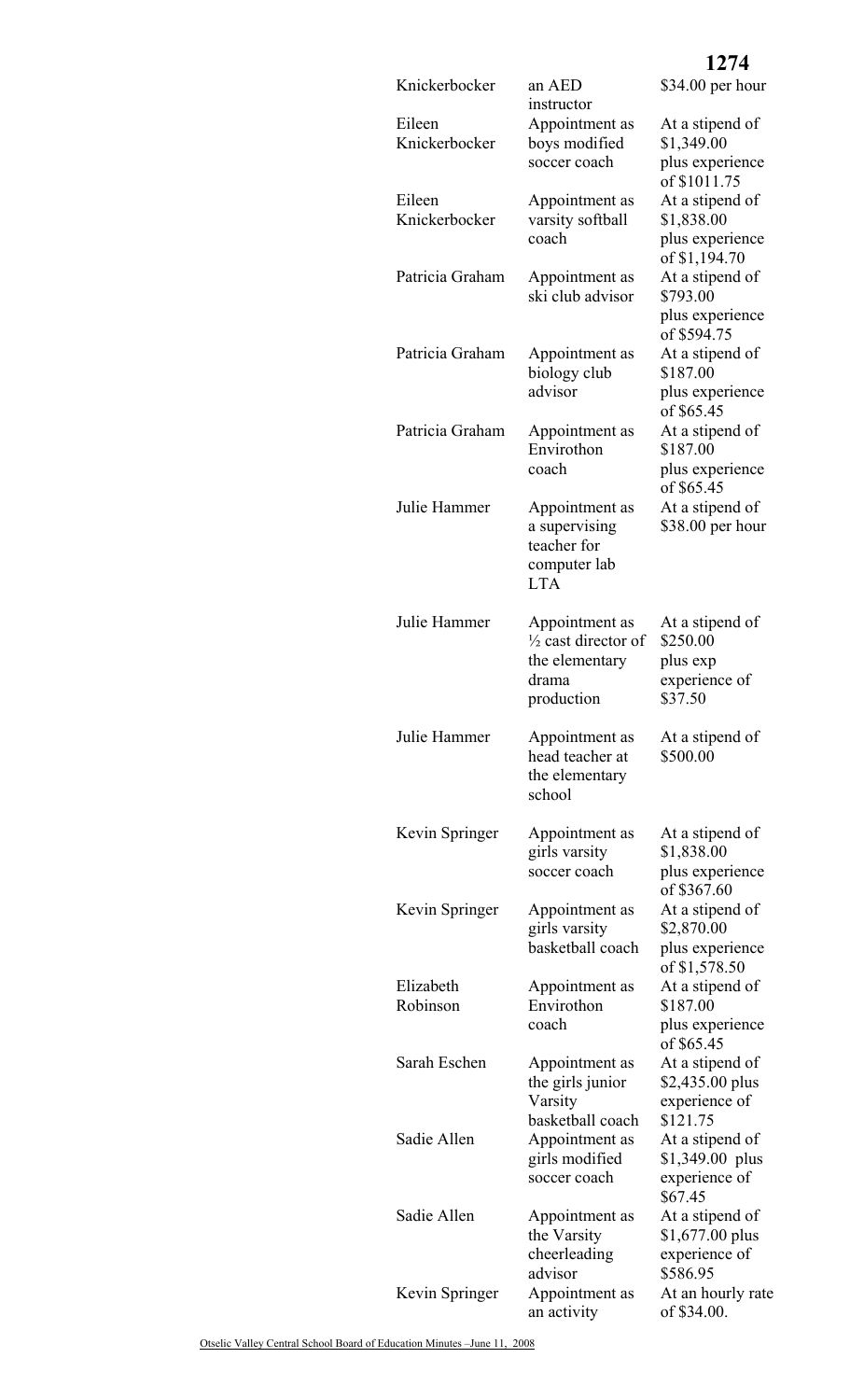|                                                             |                           | supervisor                                                                                                                                                                                                                     |                                                                                                           |
|-------------------------------------------------------------|---------------------------|--------------------------------------------------------------------------------------------------------------------------------------------------------------------------------------------------------------------------------|-----------------------------------------------------------------------------------------------------------|
|                                                             | Michael Foor-<br>Pessin   | Appointment as<br>the fall play                                                                                                                                                                                                | At a stipend of<br>\$1,444.00 plus                                                                        |
|                                                             |                           | director                                                                                                                                                                                                                       | experience of<br>\$1,083.00                                                                               |
|                                                             | Winifred<br>Sortman       | Appointment as<br>the director and<br>musical director<br>for the Spring                                                                                                                                                       | At a stipend per<br>the Otselic Valley<br>Teachers'<br>Association                                        |
|                                                             | Winifred<br>Sortman       | musical<br>Appointment as<br>the musical<br>director for the<br>elementary                                                                                                                                                     | contract<br>At a stipend per<br>the Otselic Valley<br>Teachers'<br>Association                            |
|                                                             | Robin Neal                | musical<br>Appointment as<br>the girls junior<br>varsity and                                                                                                                                                                   | contract<br>At a stipend per<br>the Otselic Valley<br>Teachers'                                           |
|                                                             | Robin Neal                | Varsity basketball<br>scorekeeper<br>Appointment as<br>the outdoor<br>scoreboard<br>operator for<br>Varsity soccer                                                                                                             | Association<br>contract<br>At a stipend per<br>the Otselic Valley<br>Teachers'<br>Association<br>contract |
|                                                             | Robin Neal                | games<br>Appointment as<br>an activity<br>supervisor                                                                                                                                                                           | At a stipend per<br>the Otselic Valley<br>Teachers'<br>Association<br>contract                            |
|                                                             | Pamela Ross               | Appointment as a<br>mentor                                                                                                                                                                                                     | At a stipend per<br>the Otselic Valley<br>Teachers'<br>Association                                        |
|                                                             | Diane Slocum              | Appointment as a<br>mentor                                                                                                                                                                                                     | contract<br>At a stipend per<br>the Otselic Valley<br>Teachers'<br>Association                            |
|                                                             | Marjorie Davis            | Appointment as<br>the boys junior<br>varsity and<br>Varsity basketball<br>scorekeeper                                                                                                                                          | contract<br>At a stipend per<br>the Otselic Valley<br>Teachers'<br>Association<br>contract                |
|                                                             | Second by Mr. Cruikshank. |                                                                                                                                                                                                                                |                                                                                                           |
|                                                             | Motion carried, $5 - 0$ . |                                                                                                                                                                                                                                |                                                                                                           |
| Non Resident<br><b>Attendance Request</b>                   | Dr. Evans.                | Motion by Mrs. Fox, upon the recommendation of the<br>Superintendent of Schools, to approve the non-resident<br>attendance request made by Judy Morgan for Vanessa and<br>Cody Morgan for the 2008-2009 school year. Second by |                                                                                                           |
|                                                             | Motion carried, 5 - 0.    |                                                                                                                                                                                                                                |                                                                                                           |
| Committee on<br><b>Special Education</b><br>Recommendations |                           | Motion by Mrs. Marshall, to accept the recommendations<br>made by the Committee on Special Education resulting<br>from the meetings of May 12, May 13, May 16, May 20,                                                         |                                                                                                           |

Motion carried, 5 - 0.

and May 28, 2008. Second by Mr. Cruikshank.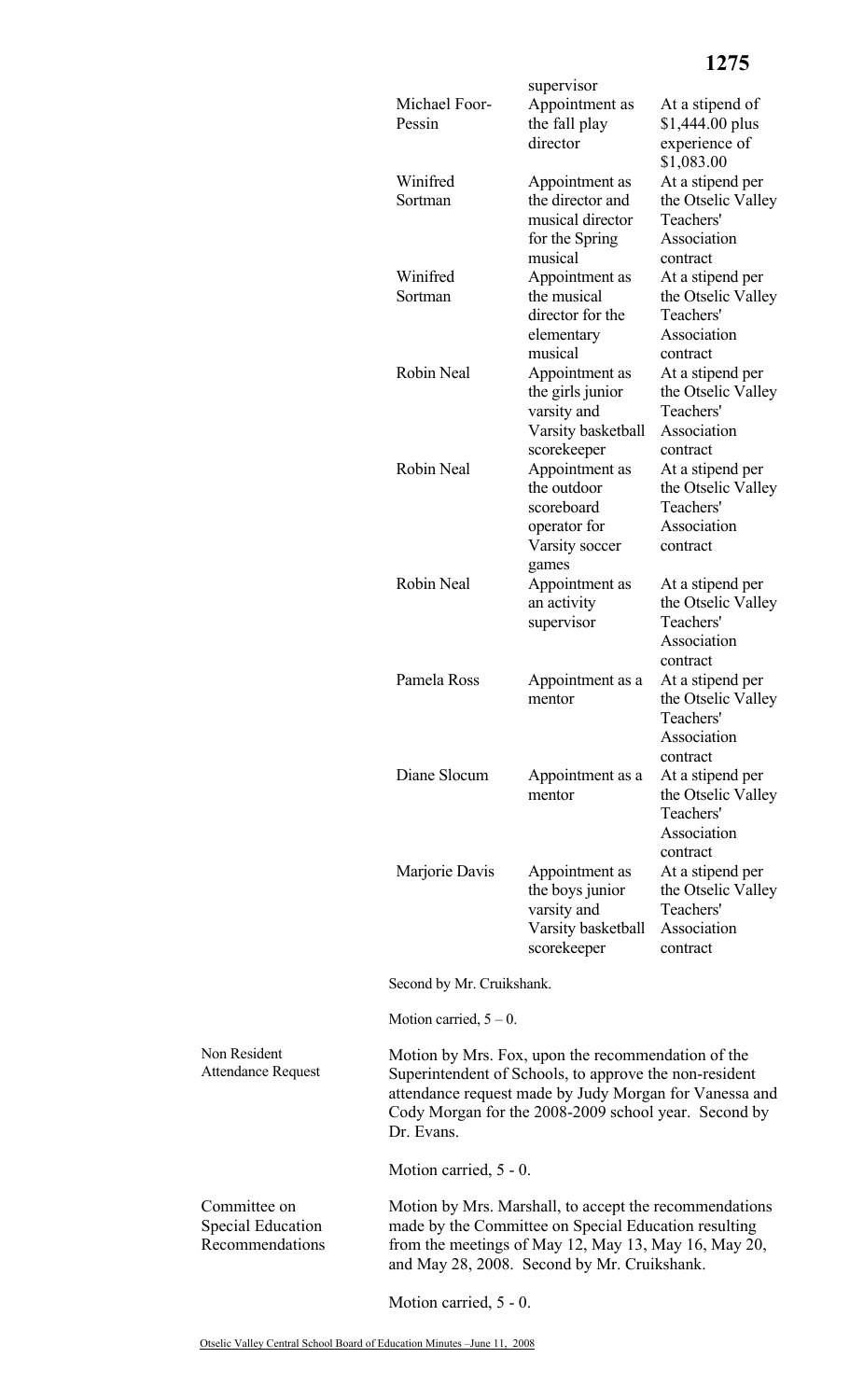| Appointment of a<br>Construction<br>Management Firm                             | Motion by Mrs. Marshall, upon the recommendation of the<br>Superintendent of Schools, to appoint Greenwood<br>Corporation, 839 State Route 13, Cortland NY 13045, as<br>the construction management firm for the proposed<br>construction project for pre-referendum services. Second by<br>Dr. Evans.<br>Motion carried, 5 - 0.                                                                                                                                                                                                                                                                                                                                                                                                                                                                                                                                                                                                                                                                                                                                                                                                                                                                                                                                                                                                                                                                                                                                                                                                                                                                                                                                                                                                                                                                                                                                       |
|---------------------------------------------------------------------------------|------------------------------------------------------------------------------------------------------------------------------------------------------------------------------------------------------------------------------------------------------------------------------------------------------------------------------------------------------------------------------------------------------------------------------------------------------------------------------------------------------------------------------------------------------------------------------------------------------------------------------------------------------------------------------------------------------------------------------------------------------------------------------------------------------------------------------------------------------------------------------------------------------------------------------------------------------------------------------------------------------------------------------------------------------------------------------------------------------------------------------------------------------------------------------------------------------------------------------------------------------------------------------------------------------------------------------------------------------------------------------------------------------------------------------------------------------------------------------------------------------------------------------------------------------------------------------------------------------------------------------------------------------------------------------------------------------------------------------------------------------------------------------------------------------------------------------------------------------------------------|
| Ratification of the<br>Otselic Valley<br>Employees'<br>Association<br>Agreement | Motion by Mr. Brown, upon the recommendation of the<br>Superintendent of Schools, to accept the bargaining<br>agreement between the Otselic Valley Central School<br>District and the Otselic Valley Employees Association<br>effective July 1, 2008 through June 30, 2010. Second by<br>Mrs. Fox.                                                                                                                                                                                                                                                                                                                                                                                                                                                                                                                                                                                                                                                                                                                                                                                                                                                                                                                                                                                                                                                                                                                                                                                                                                                                                                                                                                                                                                                                                                                                                                     |
|                                                                                 | Motion carried, 3 - 0. (Mrs. Marshall and Mr. Cruikshank<br>abstain)                                                                                                                                                                                                                                                                                                                                                                                                                                                                                                                                                                                                                                                                                                                                                                                                                                                                                                                                                                                                                                                                                                                                                                                                                                                                                                                                                                                                                                                                                                                                                                                                                                                                                                                                                                                                   |
| Cooperative Purchasing<br>Resolution                                            | Motion by Dr. Evans, upon the recommendation of the<br>Superintendent of Schools, to adopt the following resolution:                                                                                                                                                                                                                                                                                                                                                                                                                                                                                                                                                                                                                                                                                                                                                                                                                                                                                                                                                                                                                                                                                                                                                                                                                                                                                                                                                                                                                                                                                                                                                                                                                                                                                                                                                   |
|                                                                                 | <b>WHEREAS, The Cooperative Purchasing Service is a plan</b><br>of a number of public school districts in the Delaware-<br>Chenango-Madison-Otsego BOCES Area in New York, to<br>bid jointly equipment, supplies and contract items, and<br>WHEREAS, The Otselic Valley Central School is<br>desirous of participating with other districts in the<br>Delaware-Chenango-Madison-Otsego BOCES in the joint<br>bidding of the items mentioned above as authorized by<br>General Municipal Law, Section 119-o, and<br><b>WHEREAS, The Otselic Valley Central School wishes to</b><br>appoint the Delaware-Chenango-Madison-Otsego BOCES<br>to advertise for bid, accept, tabulate bids and award bids on<br>their behalf; therefore<br>BE IT RESOLVED, That the Board of Education of the<br>Otselic Valley Central School hereby appoints the<br>Delaware-Chenango-Madison-Otsego BOCES to represent<br>it in all matters relating above, and designates the Evening<br>Sun Newspaper as the legal publication for all Cooperative<br>Purchasing bid notifications, and,<br>BE IT FURTHER RESOLVED, That the Board of<br>Education of the Otselic Valley Central School below<br>authorizes the Delaware- Chenango-Madison-Otsego<br>BOCES to represent it in all matters leading up to the<br>entering into a contract for the purchase of the above<br>mentioned commodities, and,<br>BE IT FURTHER RESOLVED, That the Board of<br>Education of the Otselic Valley Central School agrees to<br>(1) assume its equitable share of the costs of the<br>Cooperative Bidding; (2) abide by majority decisions of<br>the participating districts; (3) abide by the Award of the<br>BOCES Board; (4) and that after the award of the bid it<br>will conduct all negotiations directly with the successful<br>$bidders(s)$ .<br>Second by Mrs. Fox.<br>Motion carried, 5 - 0. |
| Cafeteria Supplies and<br><b>Food Resolution</b>                                | Motion by Dr. Evans, upon the recommendation of the<br>Superintendent of Schools, to adopt the following resolution:                                                                                                                                                                                                                                                                                                                                                                                                                                                                                                                                                                                                                                                                                                                                                                                                                                                                                                                                                                                                                                                                                                                                                                                                                                                                                                                                                                                                                                                                                                                                                                                                                                                                                                                                                   |
|                                                                                 |                                                                                                                                                                                                                                                                                                                                                                                                                                                                                                                                                                                                                                                                                                                                                                                                                                                                                                                                                                                                                                                                                                                                                                                                                                                                                                                                                                                                                                                                                                                                                                                                                                                                                                                                                                                                                                                                        |

**WHEREAS,** It is a plan of a number of public school districts in the Delaware-Chenango-Madison- Otsego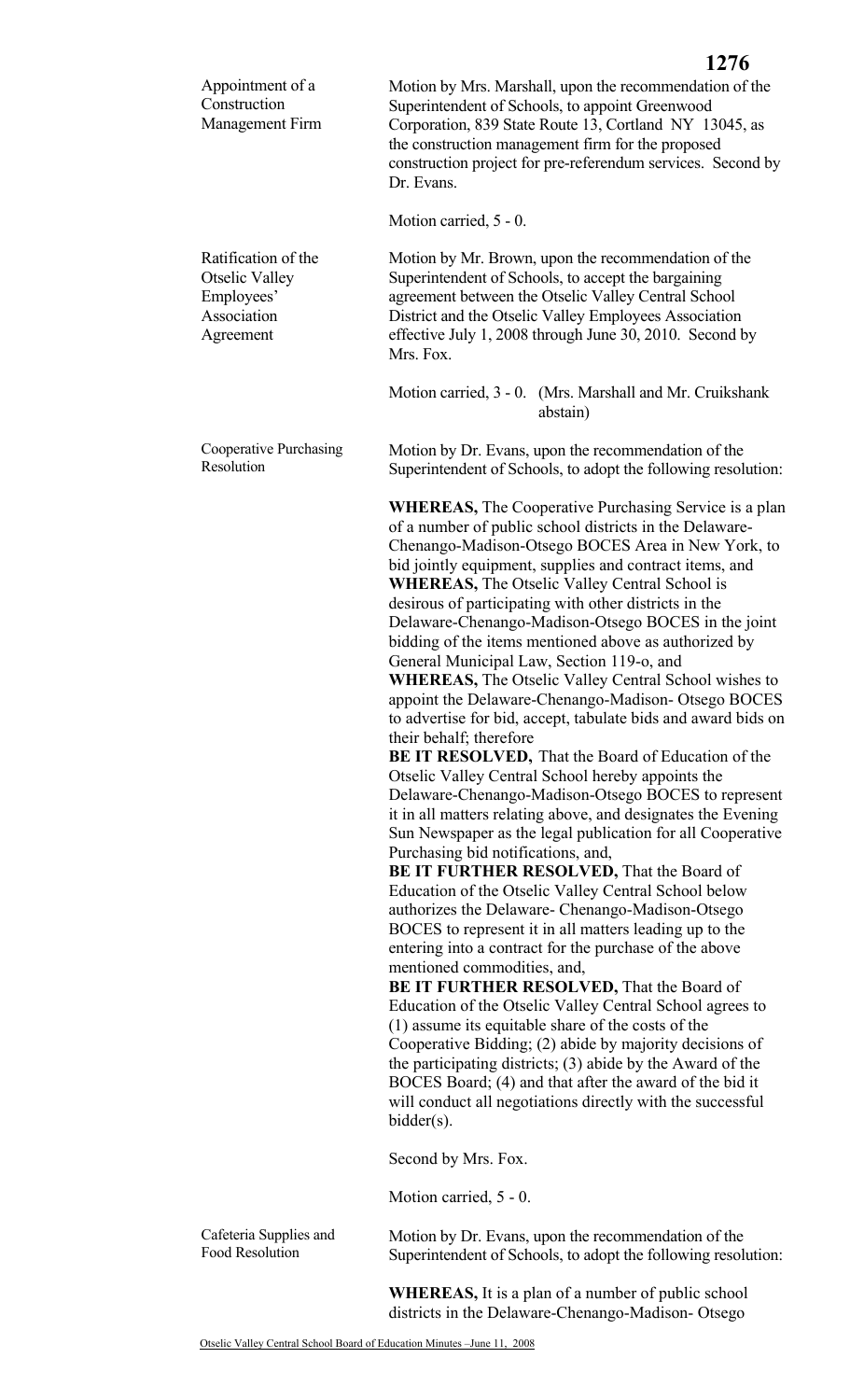BOCES Area in New York, to bid jointly Cafeteria supplies including but not limited to food and paper items, and

**WHEREAS,** The Otselic Valley Central School is desirous of participating with other districts in the Delaware-Chenango-Madison-Otsego BOCES Area in the joint bidding of the commodities mentioned above as authorized by General Municipal Law, Section 119-o, and **WHEREAS,** The Otselic Valley Central School wishes to appoint a committee made up of participating schools to assume the responsibility for drafting of specifications, advertising for bids, accepting and opening bids, tabulating bids and awarding bids and reporting the results to the schools; therefore;

**BE IT RESOLVED,** That the Board of Education of the Otselic Valley Central School hereby appoints the Delaware-Chenango-Madison-Otsego BOCES to represent it in all matters relating above, and designates the Evening Sun Newspaper as the legal publication for all Cooperative Purchasing bid notifications, and,

**BE IT FURTHER RESOLVED,** That the Board of Education of the Otselic Valley Central School authorizes the above committee to represent it in all matters leading up to the entering into a contract for the purchase of the above mentioned commodities, and,

**BE IT FURTHER RESOLVED, That the Board of** Education of the Otselic Valley Central School agrees to (1) assume its equitable share of the costs of the Cooperative Bidding; (2) abide by majority decisions of the participating districts on quality standards; (3) that it will award contracts according to the recommendations of the committee; (4) and that after the award of the bid it will conduct all negotiations directly with the successful bidder(s).

Second by Mrs. Fox.

Motion carried, 5 - 0.

Generic Resolution Motion by Mrs. Marshall, upon the recommendation of the Superintendent of Schools, to adopt the following resolution: **WHEREAS,** It is a plan of a number of public school districts in the Delaware-Chenango-Madison-Otsego BOCES Area in New York, to bid jointly equipment, supplies and contract items, and **WHEREAS,** The Otselic Valley Central School is desirous of participating with other districts in the Delaware-Chenango-Madison-Otsego BOCES Area in the joint bidding of the items mentioned above as authorized by General Municipal Law, Section 119-o, and **WHEREAS,** The Otselic Valley Central School wishes to appoint a committee made up of participating schools to assume the responsibility for drafting of specifications, advertising for bids, accepting and opening bids, tabulating bids and providing the information to their Board of Education who will make the awards; therefore **BE IT RESOLVED,** That the Board of Education of the Otselic Valley Central School hereby appoints the Delaware-Chenango-Madison-Otsego BOCES to represent it in all matters relating above, and designates the Evening Sun Newspaper as the legal publication for all Cooperative Purchasing bid notifications and, **BE IT FURTHER RESOLVED, That the Board of** Education of the Otselic Valley Central School authorizes

the above committee to represent it in all matters leading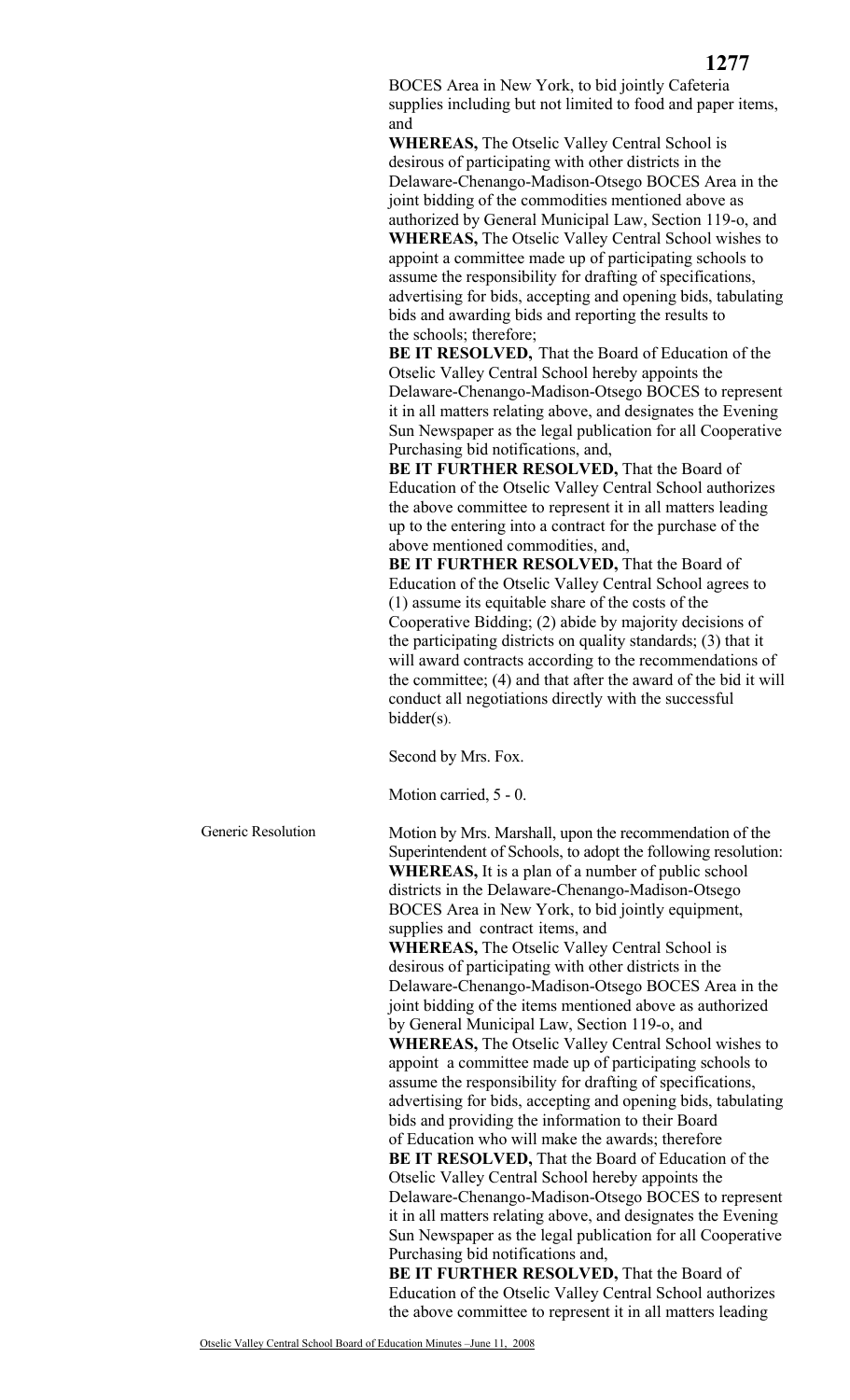**1278** up to the entering into a contract for the purchase of the above mentioned items, and, **BE IT FURTHER RESOLVED,** That the Board of Education of the Otselic Valley Central School agrees to (1) abide by majority decisions of the participating districts on quality standards; (2) that it will award contracts based on information provided from the bid; (3) and that after the award of the bid it will conduct all negotiations directly with the successful bidder(s). Second by Mr. Cruikshank. Motion carried, 5 - 0. Ratification of the Otselic Valley Teachers' Association Agreement Motion by Mr. Brown, upon the recommendation of the Superintendent of Schools, to accept the bargaining agreement between Otselic Valley Central School District and the Otselic Valley Teachers' Association effective July 1, 2008 through June 30, 2011. Second by Mrs. Marshall. Motion carried, 4 - 1. (Mr. Cruikshank) Establishing a Capital Reserve Fund Motion by Mrs. Fox, upon the recommendation of the Superintendent of Schools, to adopt the following resolution: RESOLVED, that the Board of Education of the Georgetown-South Otselic Central School District, upon approval by the qualified voters of said District on May 20, 2008, does hereby authorize the creation of a Capital Reserve Fund to carry a life of 10 (ten) years, whereby, the Board of Education is authorized to transfer no more than \$500,000 annually from any or all of the following sources: non-appropriated fund balance from the general fund, state aid relating to expenditures from the capital reserve funds, interest income related to investment of money in the fund and any other additional monies hereafter authorized by the voters of the District for total cumulative transfers not to exceed \$750,000. Second by Mr. Cruikshank. Motion carried, 5 - 0. Transfer of Funds to the Capital Reserve Fund Motion by Mrs. Fox, upon the recommendation of the Superintendent of Schools, to adopt the following resolution: RESOLVED, that the Board of Education of the Georgetown-South Otselic Central School District does hereby authorize the transfer of the \$255,668.54 balance from the District's expired Capital Reserve Fund, for which the probable term ended on May 31, 2008, to the District's general fund. RESOLVED, that the Board of Education of the Georgetown-South Otselic Central School District does hereby authorize the transfer of \$200,000.00 nonappropriated fund balance to the District's Capital Reserve Fund established by the qualified voter's of the District on May 20, 2008. Second by Dr. Evans. Motion carried, 5 - 0.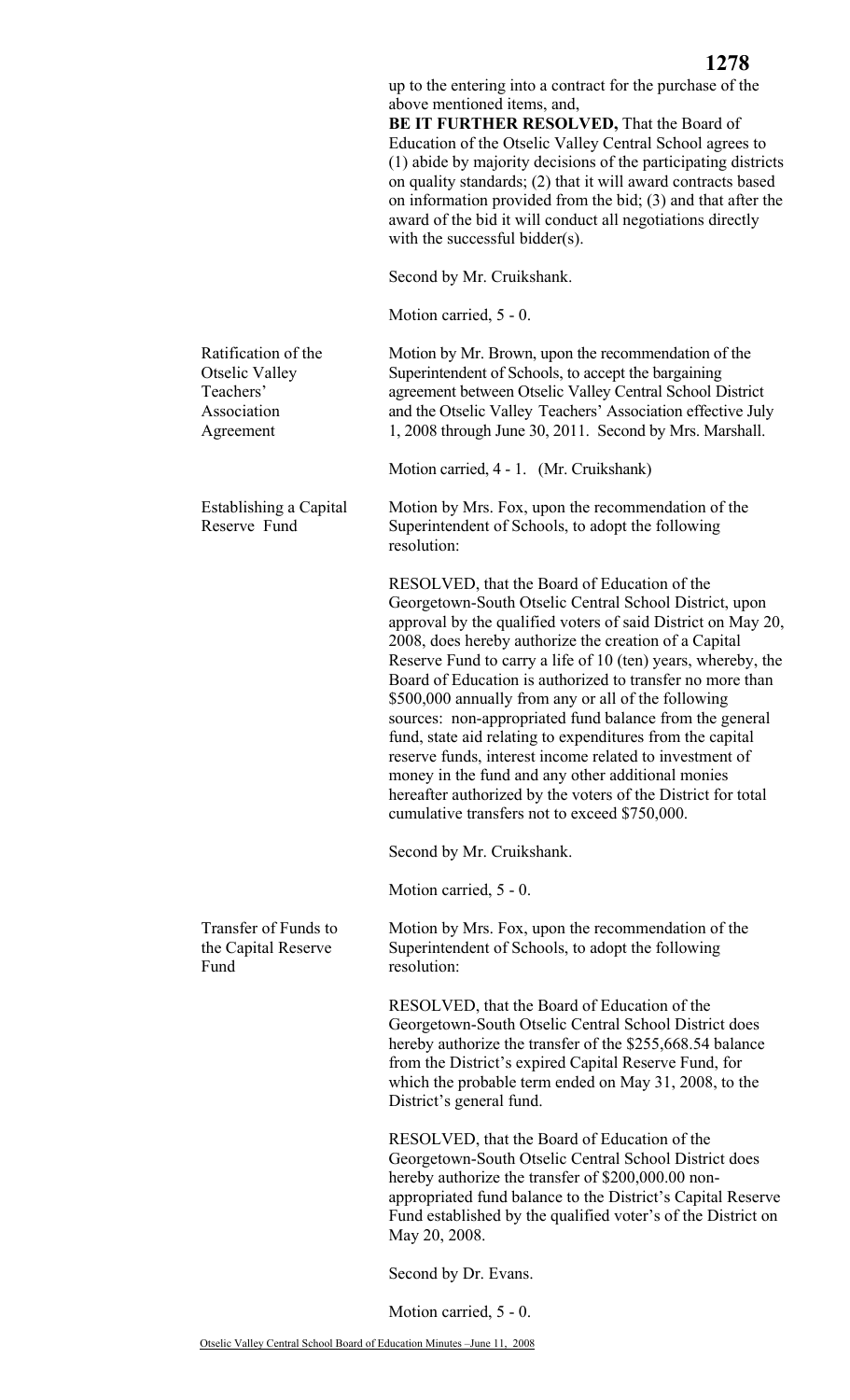Bus Bond Resolution Motion by Mrs. Marshall, upon the recommendation of the Superintendent of Schools, to adopt the following resolution:

> **BOND RESOLUTION, DATED JUNE 11, 2008, AUTHORIZING THE ISSUANCE OF \$200,000.00. AGGREGATE PRINCIPAL AMOUNT SERIAL BONDS OR OTHER AUTHORIZED OBLIGATIONS OF THE GEORGETOWN-SOUTH OTSELIC CENTRAL SCHOOL DISTRICT, TO FINANCE THE ACQUISITION OF SCHOOL BUSES FOR USE BY THE SCHOOL DISTRICT.**

> **WHEREAS**, the qualified voters of the Georgetown-South Otselic Central School District, Chenango and Madison Counties, New York (the "District") at an annual meeting of such voters held on May 20, 2008, adopted a resolution authorizing the levy of taxes to be collected in the manner provided in the Education Law for the financing of the cost of the acquisition of school buses for use by the District. **NOW, THEREFORE, BE IT RESOLVED** by the Board of Education of the District as follows: **Section 1**. There is hereby authorized to be issued serial bonds or other authorized obligations of the District in the aggregate principal amount of \$200,000.00 pursuant to the Local Finance Law, in order to finance the cost of the specific objects or purposes hereinafter described. **Section 2**. The specific object or purpose to be financed pursuant to this bond resolution, the estimated maximum cost of each such specific object or purpose, the principal amount of serial bonds or other obligations authorized herein for each such specific object or purpose, and the period of probable usefulness of each thereof pursuant to the applicable subdivision of paragraph a of section 11.00 of the Local Finance Law, is the acquisition of one 30 passenger school bus, one 30 passenger school bus equipped with a wheelchair lift, track flooring, two wheel chair stations and air conditioning, and one 60-passenger school bus for use by the District (the "Project") at a total estimated maximum cost of \$200,000.00 of which \$200,000.00 principal amount of serial bonds or other obligations are authorized herein having a period of probable usefulness of five (5) years pursuant to subdivision 29 of paragraph a of Section 11.00 of the Local Finance Law. Such serial bonds or other authorized obligations shall have a maximum maturity not to exceed five (5) years computed from the earlier of (a) the date of such serial bonds or (b) the date of the first bond anticipation notes issued in anticipation of the issuance of such serial bonds.

**Section 3**. The Board of Education of the District (the "Board") has ascertained and hereby states that the Board plans to finance the cost of the Project from the \$200,000.00 proceeds of the obligations authorized herein which amount is hereby appropriated thereof. **Section 4.** Subject to the terms and conditions of this resolution and the Local Finance Law, and pursuant to the provisions of Sections 30.00, 50.00 and 56.00 to 60.00, inclusive, of the Local Finance Law, the power to authorize bond anticipation notes in anticipation of the issuance of the serial bonds or other obligations authorized by this resolution and the renewal of such bond anticipation notes and the power to prescribe the terms, form and contents of such serial bonds and such bond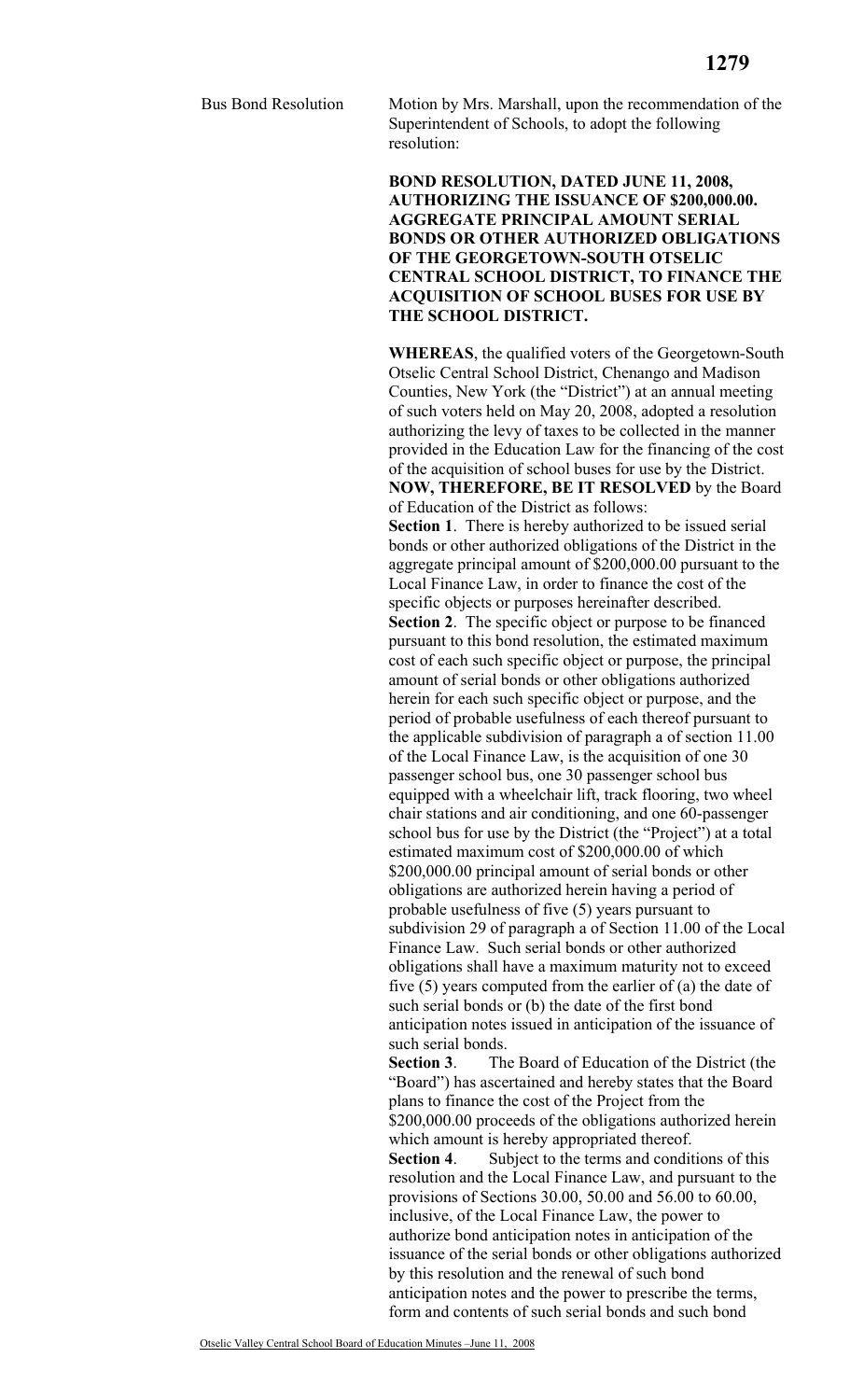### **1280**

anticipation notes, or other obligations and the power to issue, sell and deliver such serial bonds and any bond anticipation notes issued in anticipation of the issuance of such serial bonds or other obligations is hereby delegated to the President of the Board of Education, as chief fiscal officer of the District. The President of the Board of Education of the District is hereby authorized to execute by manual or facsimile signature on behalf of the District all serial bonds issued pursuant to this resolution and all bond anticipation notes issued in anticipation of the issuance of such serial bonds, or other authorized obligations and the Clerk of the District is hereby authorized to affix the seal of the District (or to have imprinted a facsimile thereof) to or on all such serial bonds and all such bond anticipation notes or other obligations and to attest such serial bonds and such bond anticipation notes or other obligations. Each interest coupon, if any, representing interest payable on such serial bonds, statutory installment bonds or other authorized obligations shall be authenticated by the facsimile signature of the President of the Board of Education.

**Section 5.** The Clerk of the District shall cause this resolution to be published, together with a notice in substantially the form prescribed by Section 81.00 of the Local Finance Law, in the Evening Sun, a newspaper having general circulation in the District and published in Norwich, New York and in the Mid-York Weekly a newspaper having general circulation in the District and published, in Hamilton, New York. The validity of such serial bonds and of bond anticipation notes issued in anticipation of the issuance of such serial bonds or other authorized obligations may be contested only if such obligations are authorized for an object or purpose for which the District is not authorized to expend money, or if the provisions of law which should have been complied with at the date of the publication of this resolution are not substantially complied with, and an action, suit or proceeding contesting such validity is commenced within twenty days after the date of such publication, or if such obligations are authorized in violation of the provisions of the Constitution of the State of New York.

**Section 6**. The faith and credit of the District are hereby and shall be irrevocably pledged for the punctual payment of the principal of and interest on all obligations authorized and issued pursuant to this resolution as the same shall become due.

**Section 7.** The District covenants for the benefit of the holders of the obligations authorized herein that it will not make any use of the proceeds of such obligations, any funds reasonably expected to be used to pay the principal of or interest on such obligations or any other funds of the District, and will not make any use of the facilities financed with the proceeds of such obligations which would cause the interest on such obligations to become subject to Federal income taxation under the Internal Revenue Code of 1986, as amended (the "Code") (except for the alternative minimum tax imposed on corporations by section 55 of the Code and except for the environmental tax imposed on corporations by section 59A of the Code) or subject the District to any penalties under Section 148 of the Code, and that it will not take any action or omit to take any action with respect to such obligations, the proceeds thereof or any facilities financed thereby if such action or omission would cause the interest on such obligations to become subject to Federal income taxation under the Code